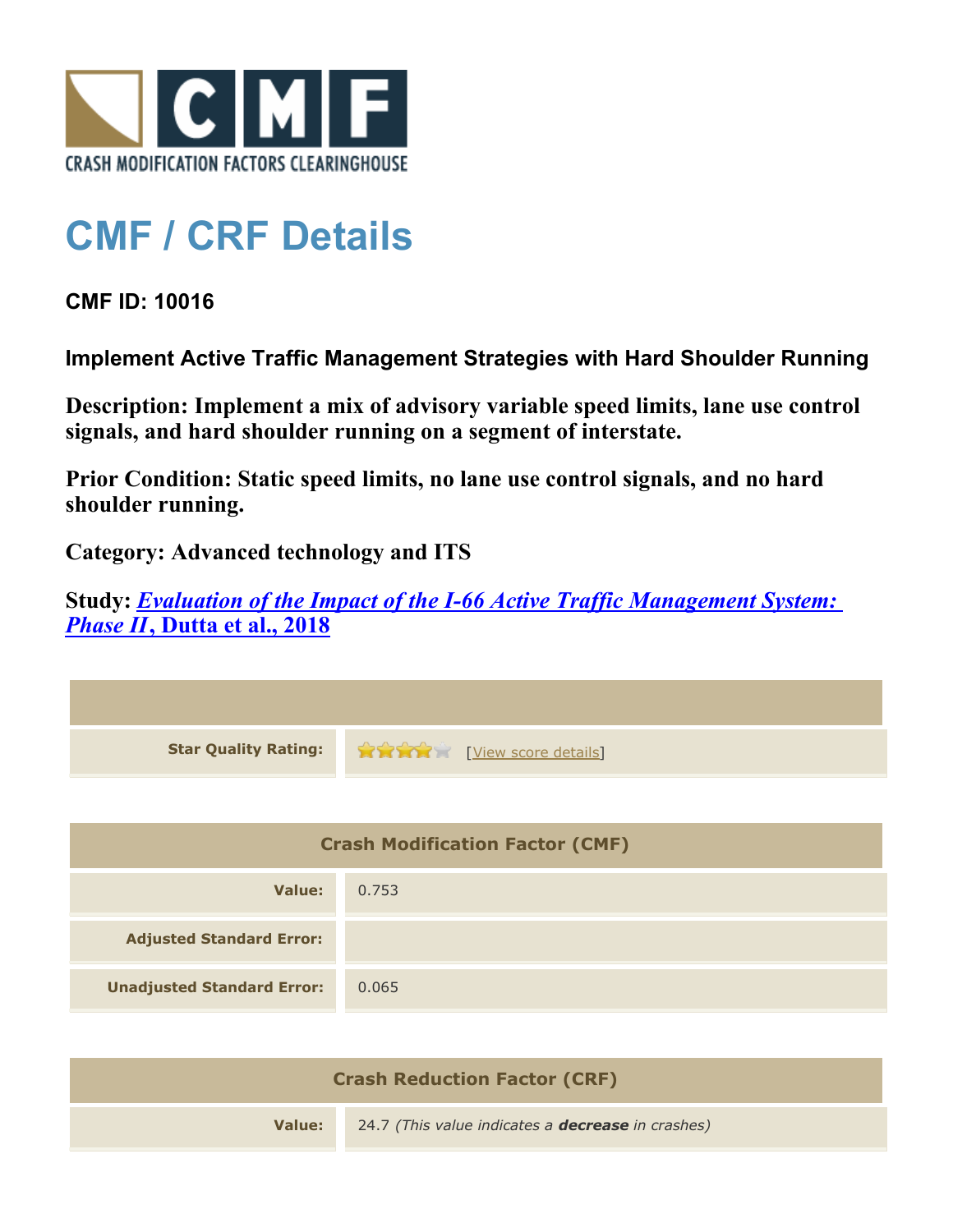**Adjusted Standard Error:**

**Unadjusted Standard Error:** 6.5

| <b>Applicability</b>                    |                                                      |
|-----------------------------------------|------------------------------------------------------|
| <b>Crash Type:</b>                      | All                                                  |
| <b>Crash Severity:</b>                  | All                                                  |
| <b>Roadway Types:</b>                   | Principal Arterial Interstate                        |
| <b>Number of Lanes:</b>                 | $6 - 8$                                              |
| <b>Road Division Type:</b>              | Divided by Median                                    |
| <b>Speed Limit:</b>                     |                                                      |
| <b>Area Type:</b>                       | Not specified                                        |
| <b>Traffic Volume:</b>                  | 133000 to 184000 Annual Average Daily Traffic (AADT) |
| <b>Time of Day:</b>                     | All                                                  |
| If countermeasure is intersection-based |                                                      |
| <b>Intersection Type:</b>               |                                                      |
| <b>Intersection Geometry:</b>           |                                                      |
| <b>Traffic Control:</b>                 |                                                      |

**Major Road Traffic Volume:**

**Minor Road Traffic Volume:**

| <b>Development Details</b>      |              |  |
|---------------------------------|--------------|--|
| <b>Date Range of Data Used:</b> | 2011 to 2016 |  |
| <b>Municipality:</b>            |              |  |